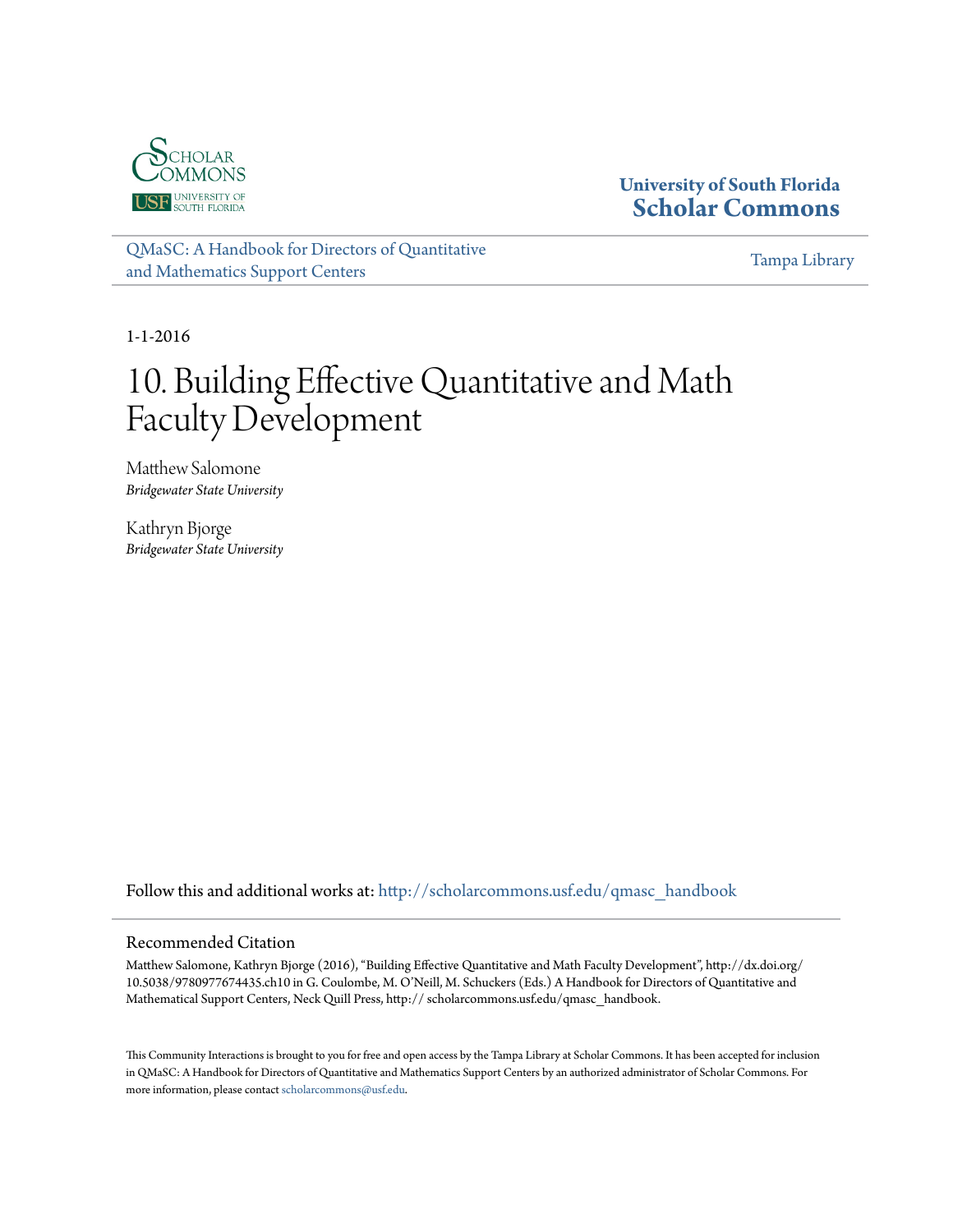# Building Effective Quantitative and Math Faculty Development

 c Matthew Salomone, Kathryn Bjorge, Bridgewater State University

# 1 Introduction

Faculty development — in the form of elective programs to encourage effective teaching — can transform a campus from within, and quantitative and math support centers (QMaSCs) are well positioned to lead such programs. In order to have the most positive influence, these programs must be responsive to specific campus needs, sustain partnerships across organizational boundaries, and, over time, be assessed regularly for continuous improvement.

Support for student learning and student success is central to the mission statement of any QMaSC, and the staff of such support centers is likely to spend the majority of their time working directly with students. These students, however, may often report that it is not only the content of their course with which they struggle, but the student's preferred learning style and needs may not align with the style of instruction and level of support provided within their course. Students' experiences with math teachers have tremendous power to shape their attitudes toward mathematics in profound and persistent ways. Unfortunately, these experiences may affect students negatively as well as positively. The effectiveness of teaching styles has been shown to be a factor in the development of math anxiety, which hampers student learning and fosters innumeracy at all levels of education [1].

Suggested Citation: Matthew Salomone, Kathryn Bjorge (2016), "Building Effective Quantitative and Math Faculty Development", <http://dx.doi.org/10.5038/9780977674435.ch10> in G. Coulombe, M. O'Neill, M. Schuckers (Eds.) A Handbook for Directors of Quantitative and Mathematical Support Centers, Neck Quill Press, [http://](http://scholarcommons.usf.edu/qmasc_handbook) [scholarcommons.usf.edu/qmasc\\_handbook](http://scholarcommons.usf.edu/qmasc_handbook).

This material is based upon work supported, in part, by the National Science Foundation under Grant DUE-1255945. Any opinions, findings, and conclusions or recommendations expressed in this material are those of the author(s) and do not necessarily reflect the views of the National Science Foundation

Matthew Salomone is the corresponding author for this chapter.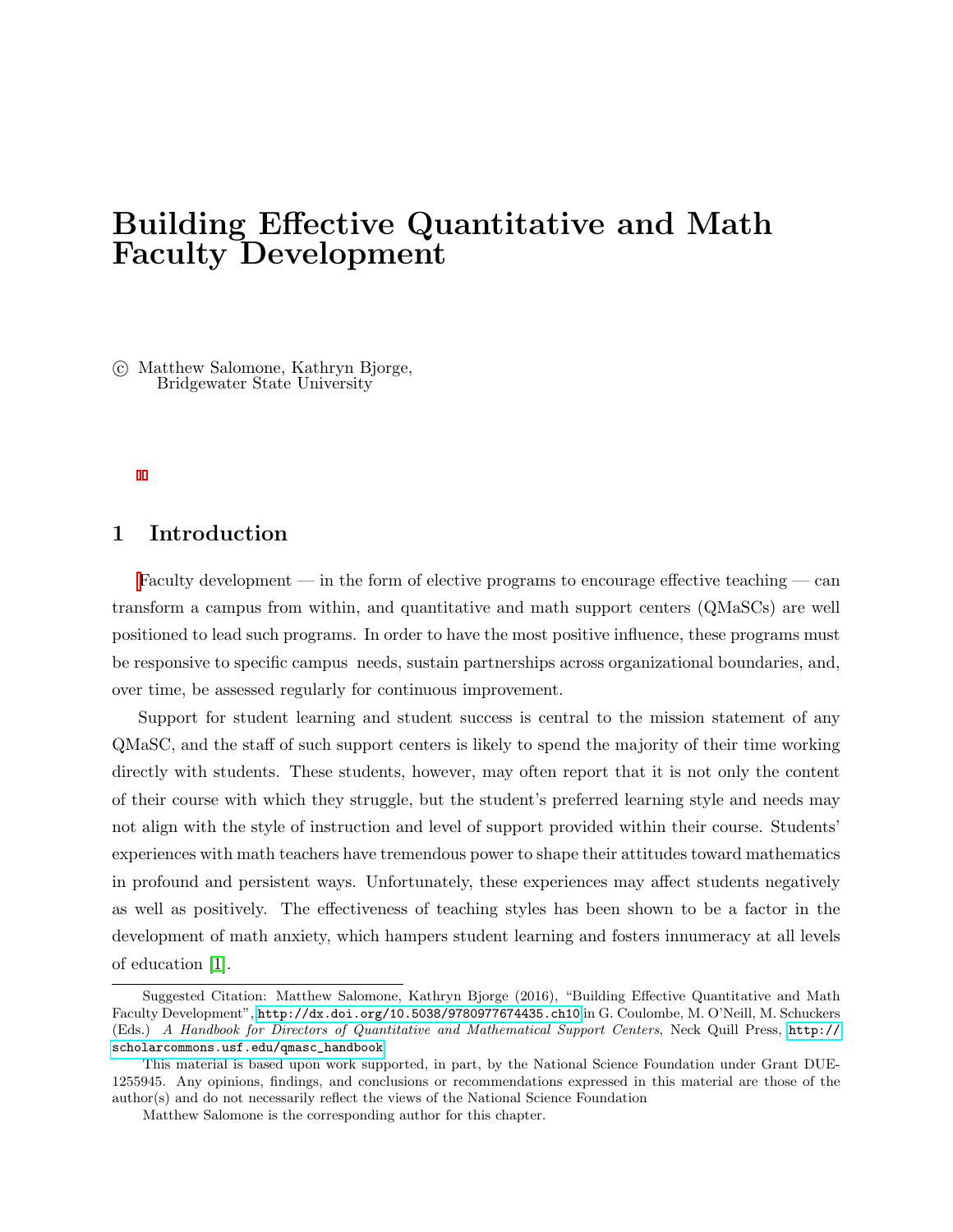Support centers can facilitate the use of more effective methods and manners of instruction in the classroom not only by providing a positive environment for tutoring and supplemental instruction, but more indirectly, through investing in both student and faculty excellence. Through faculty collaboration and provision of professional development opportunities, support centers can see their investment multiply, as each instructor they reach may in turn reach dozens more students. Centers that participate in faculty development may also find benefits from being better integrated into their campus community and culture, because they provide valuable service to both the student affairs and academic affairs divisions of their institution.

As with effective teaching approaches for students, faculty development programs can vary in their effectiveness. At best, faculty development programs can be transformative for both faculty members and their students, succeeding by both drawing upon and reinforcing positive faculty culture and institutional values [2]. Strong faculty development programs, like strong curricula, are outcome-driven and research-based. They have their own cycle of assessment and are valuable parts of their participants' self-assessment and professional growth processes. They seek partnerships, both horizontally across academic departments and vertically across instructional class, supporting senior and junior faculty, part-time lecturers, graduate teaching assistants, and undergraduate tutors and mentors. Faculty development programs foster a culture of continuous improvement among their participants and use campus-wide events to issue challenges and celebrate achievements.

Above all, though it may take many different forms, successful faculty development is intentional, even scientific. It proceeds from needs to hypotheses, experiments, conclusions, and reflection. It happens most effectively within a community of faculty, staff, and students, in which to "build the commonalities and connections so essential to our education and our society" [3, p. 92]

# 2 What is Faculty Development?

Faculty members hold multifaceted jobs, and so the term "faculty development" suffers from a multiplicity of definitions [4]. Most commonly, "faculty development" refers to programs that focus on the role of faculty as teachers. These programs provide support for faculty designing course syllabi and assignments, evaluating their students' learning, improving their classroom management and practice, and improving their students' experience. Other faculty development programming focuses on the role of faculty as scholars, providing support for their scholarly writing, grant writing, and administration activities. "Teacher-scholar" programs that target the intersection of these two primary faculty roles can be particularly effective; for example, encouraging faculty to bring their scholarly interests into the classroom provides for both more authentic teaching and more inclusive scholarship. Finally, faculty development programming may also focus on supporting the individual's personal professional development, wellness, and leadership, all of which can help to transform faculty's service roles on campus from onerous to effective. The particular focus of faculty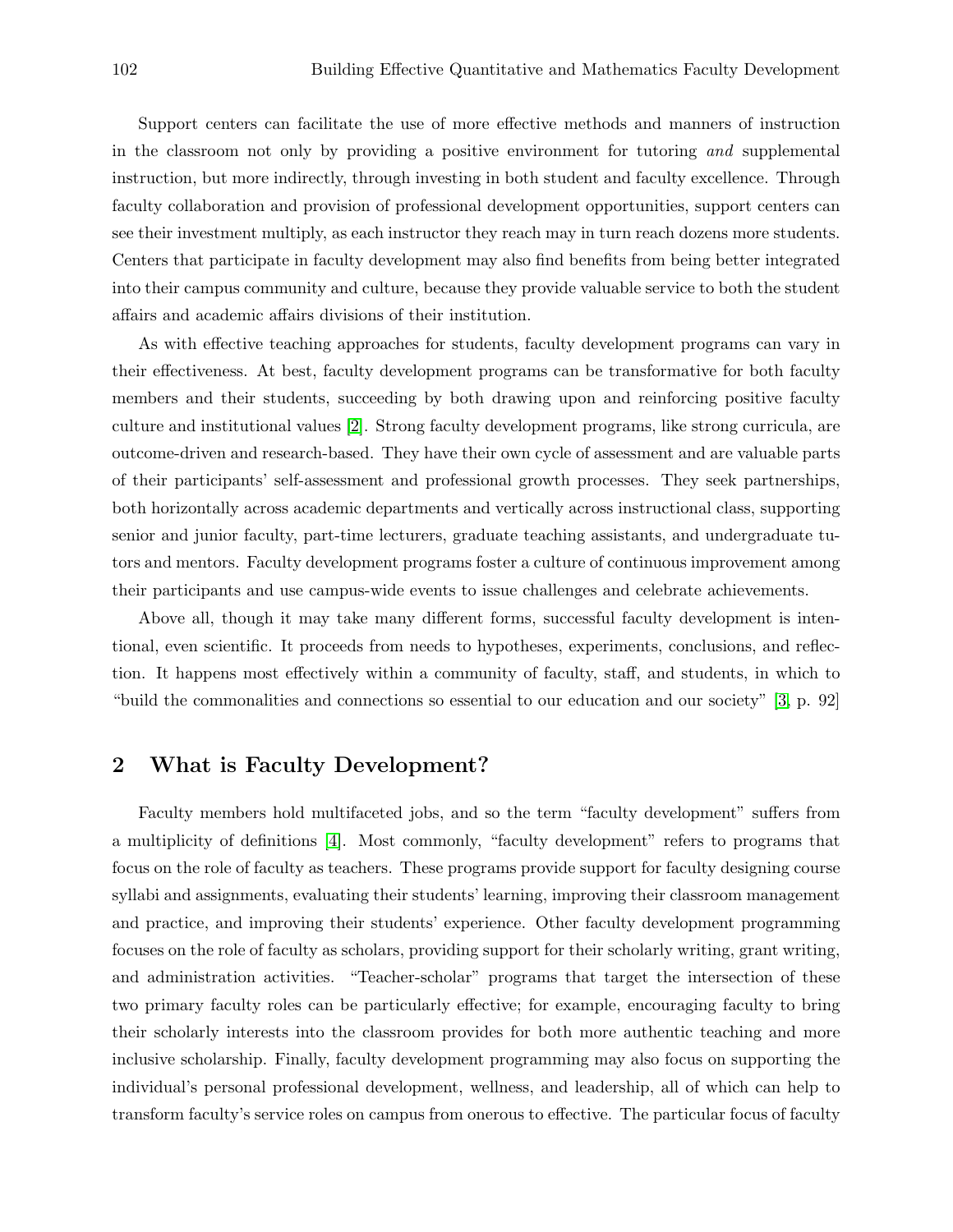development in an institution is driven largely by institutional culture and associated contexts, such as those that emerge during a needs assessment.

Whatever faculty development is, however, it is crucial to understand what it is not. Faculty development is formative, not summative: it is an elective process of a faculty member's personal professional growth. It is not a job requirement or a part of the evaluative process by which promotion and tenure is granted. As such, faculty development programs are typically not coordinated by those faculty or administrators with direct supervision over the participants. Instead, it is initiated and supported by campus teaching and learning centers who maintain participants' confidentiality [5]. Teaching and learning center staff, replete with expertise in good teaching practice, are invaluable partners in the establishment of teaching-focused faculty development programs, on which this article shall focus.

In addition to the organizational and pedagogical support provided by a teaching and learning center, a strong faculty development program requires an active facilitator to coordinate its efforts. The QMaSC director could be well positioned to facilitate such a program, particularly if he or she is also well connected with the faculty that would participate. Because support centers occupy a unique position between student affairs and academic affairs, this affords the QMaSC access to both the unvarnished perspective of struggling students and the faculty who work with these students on a daily basis.

The kinds of events and programs that faculty development offers to its participants can also vary. Offering public presentations or colloquia on teaching practices is a natural first step. Just as with students, however, faculty members learn best through active engagement with facilitators and with one another. Faculty development programs that offer targeted skill or subject workshops, intensive teaching institutes, mentorship programs and open classrooms, and teaching consultations have been shown to be most effective in both supporting good teaching and improving faculty culture [6].

Due to its elective nature, faculty development programs sometimes find it necessary to incentivize participation either in a tangible fashion with stipends, teaching release, internal grants, or professional memberships, or in a less tangible fashion by helping participants to showcase the results of their participation in their academic portfolios. Whether or not these external incentives exist, a faculty development program's success and sustainability depends on its ability to draw on the felt significance of both its participants and its institution. Locating this significance — defining an answer to "what's in it for me?" for both the faculty that participate and the administrators that support faculty development — is the crucial job of a needs assessment.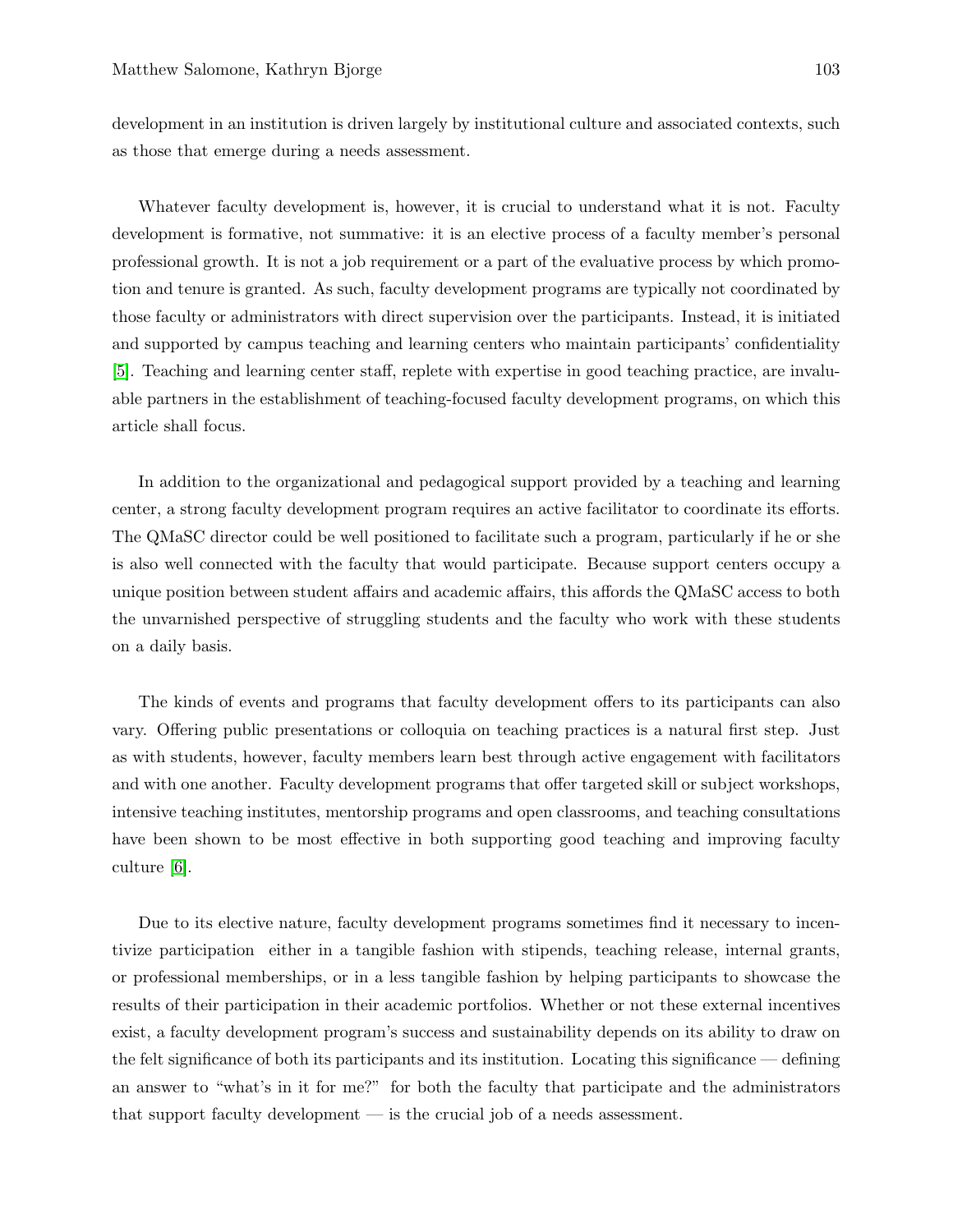# 3 Why Faculty Development? Defining a Scope and Assessing Needs

How will a quantitative or mathematical faculty development program benefit faculty, students, and the institution? Establishing specific rationales for programs will serve both to recruit the right coordinators and participants and justify its continued existence to administrators who support it. Moreover, effective academic development is academic in approach, grounded in research, and driven by data [7]. Motivation for better teaching, and for the role of a support center in helping to bring it about, can come from both the perspectives of the academic affairs and the student affairs divisions of the institution. These motivations can inform both initial and ongoing assessments of campus needs, and progress toward meeting them.

#### What Counts? Supporting Students' Academic and Social Development

As with everything a QMaSC does, the ultimate goal of any faculty development program is to improve the experience of students at the institution. Fortunately (and unfortunately), students' college lives are sufficiently multi-faceted that their experience may be affected in a wide variety of ways. Effective faculty development, then, is focused so as to do the most good for the most students.

Among the most obvious targets for faculty development are the academic lives of students. Outwardly, these manifest as course grades and GPA, persistence and graduation rates, and postgraduate and workforce placements. Inwardly, these are reflected in students' acquisition of particular skills and development in higher-order thinking. These are the aspects of students' college lives with which faculty members are most intimately familiar, and with which their superiors from department chairs to deans and provosts — are primarily concerned. Even so, they make up only one piece of the student success puzzle.

Students are most likely to succeed academically when their environment is conducive to success, and this environment includes not only the academic milieu but also the social. How engaged they are in their education, their level of access to supportive educational experiences, their integration into the campus community, and their one-on-one connections with faculty members all correlate positively with students' academic achievement. Student affairs divisions are primarily concerned with these aspects of students' lives, and since they are the aspects with which faculty are least familiar, student affairs professionals are a valuable resource in faculty development.

A truly student-centered approach to faculty development addresses each phase of, and each transition within, students' college experience, from input factors (what are students' backgrounds and educational goals?) to environmental factors (how and how well are they meeting those goals while in college?) to output factors (where do students go when they leave?). Measuring student outcomes against these goals, and the mission of the institution, is essential [8] and seminars that acquaint faculty with their students' and institution's particular goals have been shown to maximize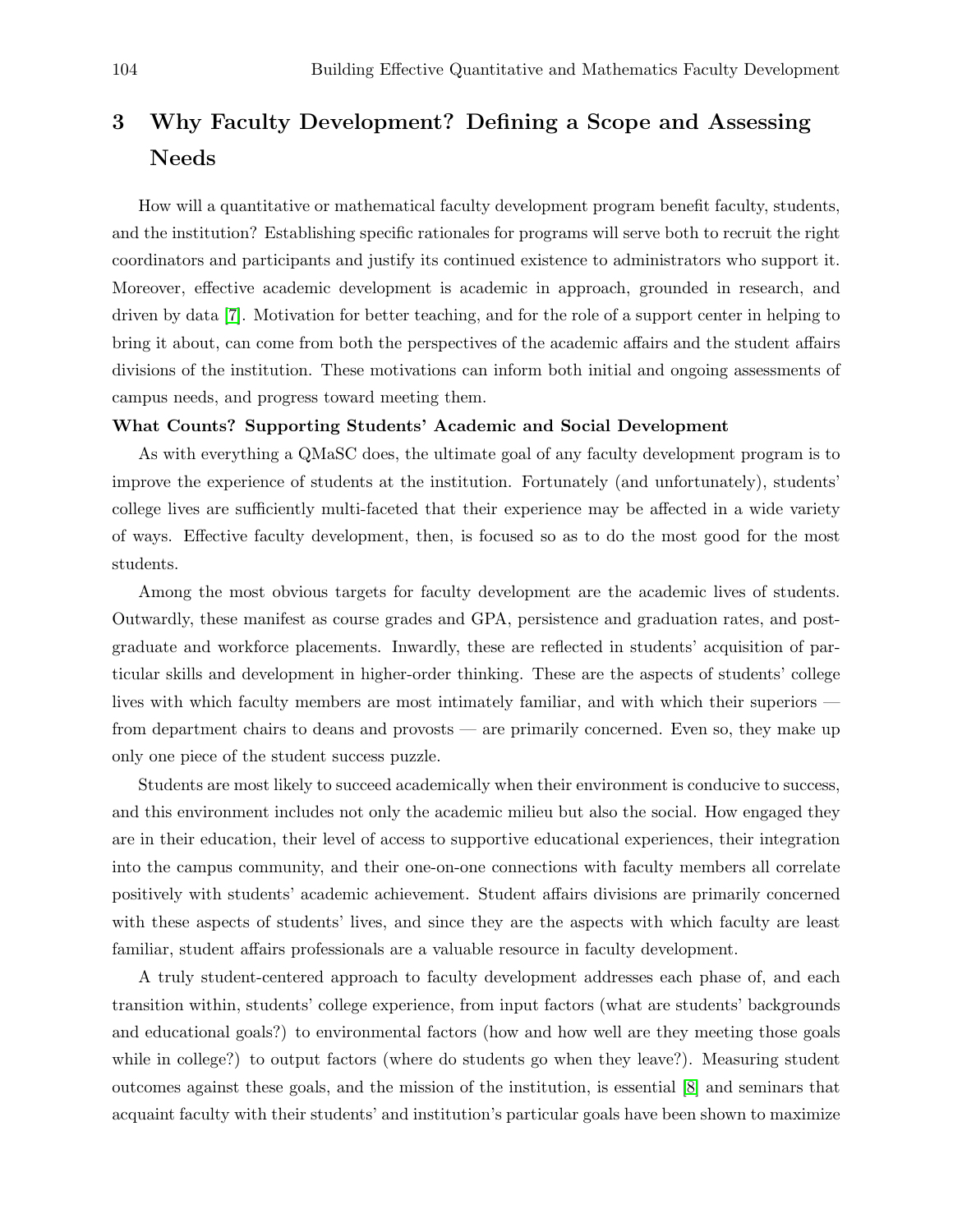faculty involvement in development [9].

| Case Study: "Streams" Retention Enhancement[10] |                                                             |
|-------------------------------------------------|-------------------------------------------------------------|
| (Bridgewater State University, 2012)            |                                                             |
| Identified Need:                                | Students leaving their math/science majors due to high      |
|                                                 | rates of attrition in introductory courses                  |
| Key Metric:                                     | Failure rates in introductory courses, initially 30-35%     |
| Initiative:                                     | Structured learning assistance (SLA), assigning a dedicated |
|                                                 | peer tutor to each introductory course section and creating |
|                                                 | required small-group tutorial sessions                      |
|                                                 | Train faculty to design tutorial activities integrated with |
| <b>Faculty Development:</b>                     | lecture material and to expect students to make the most    |
|                                                 | use of their peer assistant                                 |
| <b>Support Center Role:</b>                     | Recruit, hire, train, and oversee peer SLA assistants       |
| Result:                                         | Failure rates in supported courses decreased to 15-25\%     |

Student success can be challenged most during transitions into, within, and out of college. Transition points such as students' declaration of major, enrollment in their first college math course, their first failing exam grade or course grade, and their beginning upper-level coursework, represent crucial moments in which a students' situation, self, support, and strategy are all tested [11]. QMaSCs provide an important network of peers, faculty, and resources that can provide more, and deeper, points of contact for struggling students. Moreover, faculty development is a valuable tool for reinforcing these contacts, creating shared purpose and message, and giving faculty strategies to help their students cope with difficult transitions.

Effective faculty development, then, must not miss either the academic or the student-support perspective, and the institutions with the most successful students actively attend to both aspects of their students' college experience [12]. Collaboration that includes both faculty and student affairs staff affords the best opportunity for holistic, student-centered programming enriching both students' academic and social lives.

#### What Can We Accomplish? Mission- and Needs-Driven Faculty Development

Effective (and sustainable) faculty development is reflective of its institution's mission, and responsive to its campus' needs. Formulating both long- and short-term goals and intended outcomes for a program will help demonstrate its effectiveness, and justify its continued existence. In this, a quantitative and math support center  $-$  of all campus units!  $-$  must be driven by data. The choice of one or two key measures of student success to address through faculty development, and track over time, is vital to a focused and impactful program.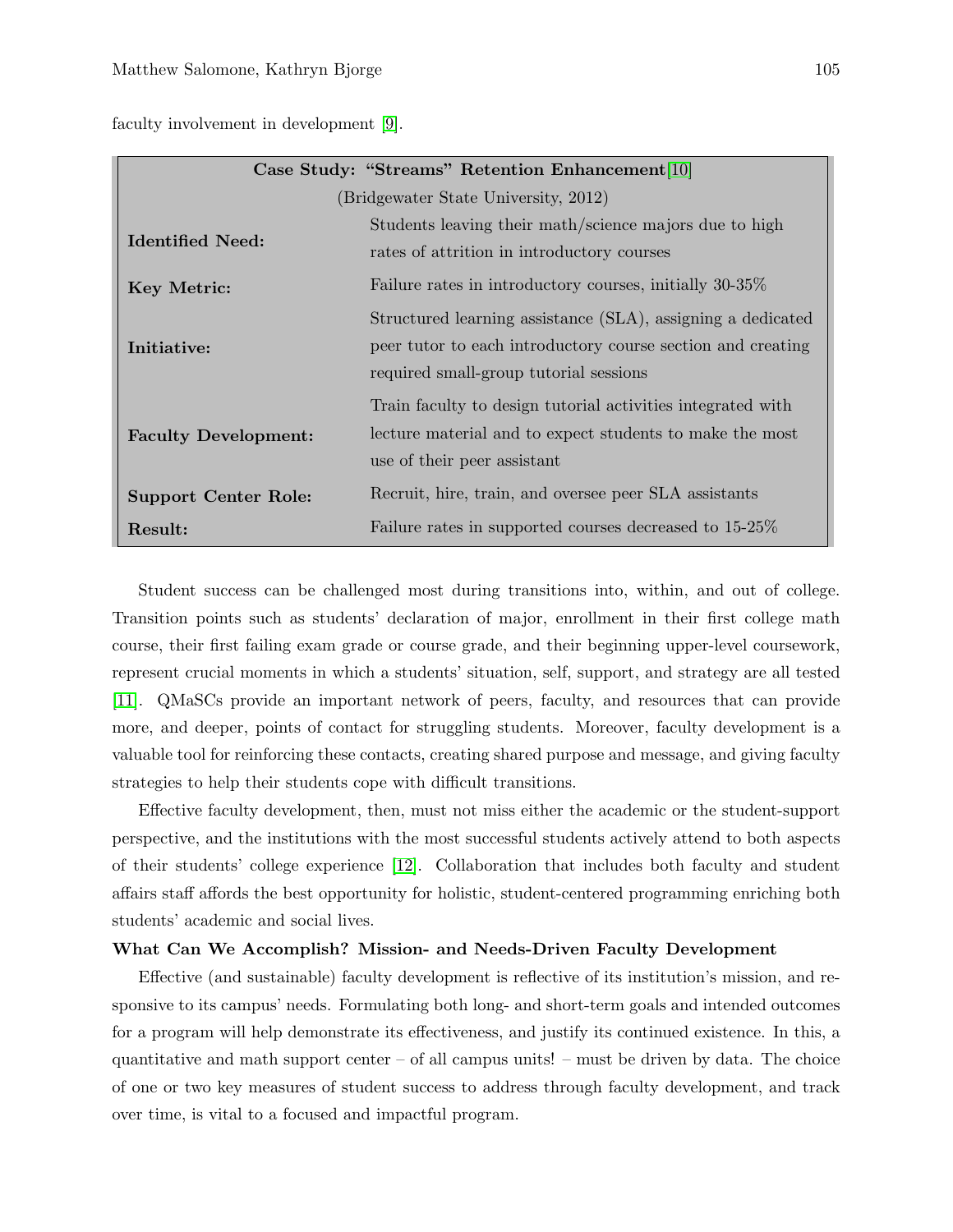Measures of student success come in many forms, and most institutions already collect a wide variety of them. Academic measures, which are typically collected by institutional research departments, may include the success rates of students in particular courses; persistence, retention, and graduation rates; outcome- or exam-specific assessments; or academic portfolios. Such data are often used in departmental program evaluations, and department chairs and deans are responsive to them. Due to their visibility among faculty, these are often the first measures of student success which faculty development seeks to target.

Students' social support factors, while less obvious to measure, are no less important to their success, as discussed above. There are several widely-used instruments to measure these factors, already in place on many campuses. On the input side, the CIRP Freshman Survey is a valuable tool for acquainting a campus with its incoming students' backgrounds, expectations, and behaviors [13]. The environment can be measured using instruments such as the Inventory for Student Engagement and Success (ISES) and the National Survey of Student Engagement (NSSE). These assess, respectively, the conditions present for student success on a campus and the extent to which students engage and thrive in those conditions [14, 15]. Output measures, such as exit surveys and graduating senior focus groups give students the ability to look back upon their whole college experience and provide feedback on the experiences they found most significant to their success.

The particular metrics chosen to assess a campus' needs and gauge the impact of a faculty development program will also have the effect of defining its future participants. For example, a program whose goal is to reduce the failure rate in a particular calculus course is likely to invite participation from faculty who teach pre-calculus and calculus courses, while a program whose goal is to strengthen the numeracy content of the liberal-arts curriculum as a whole is likely to invite participation from faculty across departments. Each choice comes with a unique set of opportunities and challenges.

#### Development Programs for Mathematics Instructors

Programs focused specifically on mathematics courses often have the luxury of taking their participants' content knowledge as given, which enables participants to focus on the pedagogy of syllabus and assignment design, classroom practice, and student mentorship and support. The Mathematical Association of America regularly shares articles on best practices in teaching undergraduate mathematics and activities for faculty development [16]. The MAA also coordinates a special interest group around research in undergraduate mathematics education. The Math Teachers Circle model, in which in-service teachers gather regularly for problem-solving and enrichment activities, may also be useful in engaging college math faculty in developing classroom strategies [17].

Faculty development focused on achievement and retention of underrepresented students in mathematics courses have been shown to be successful in improving these students' outcomes [18]. Inclusive teaching methods, such as the incorporation of active and project-based learning, feature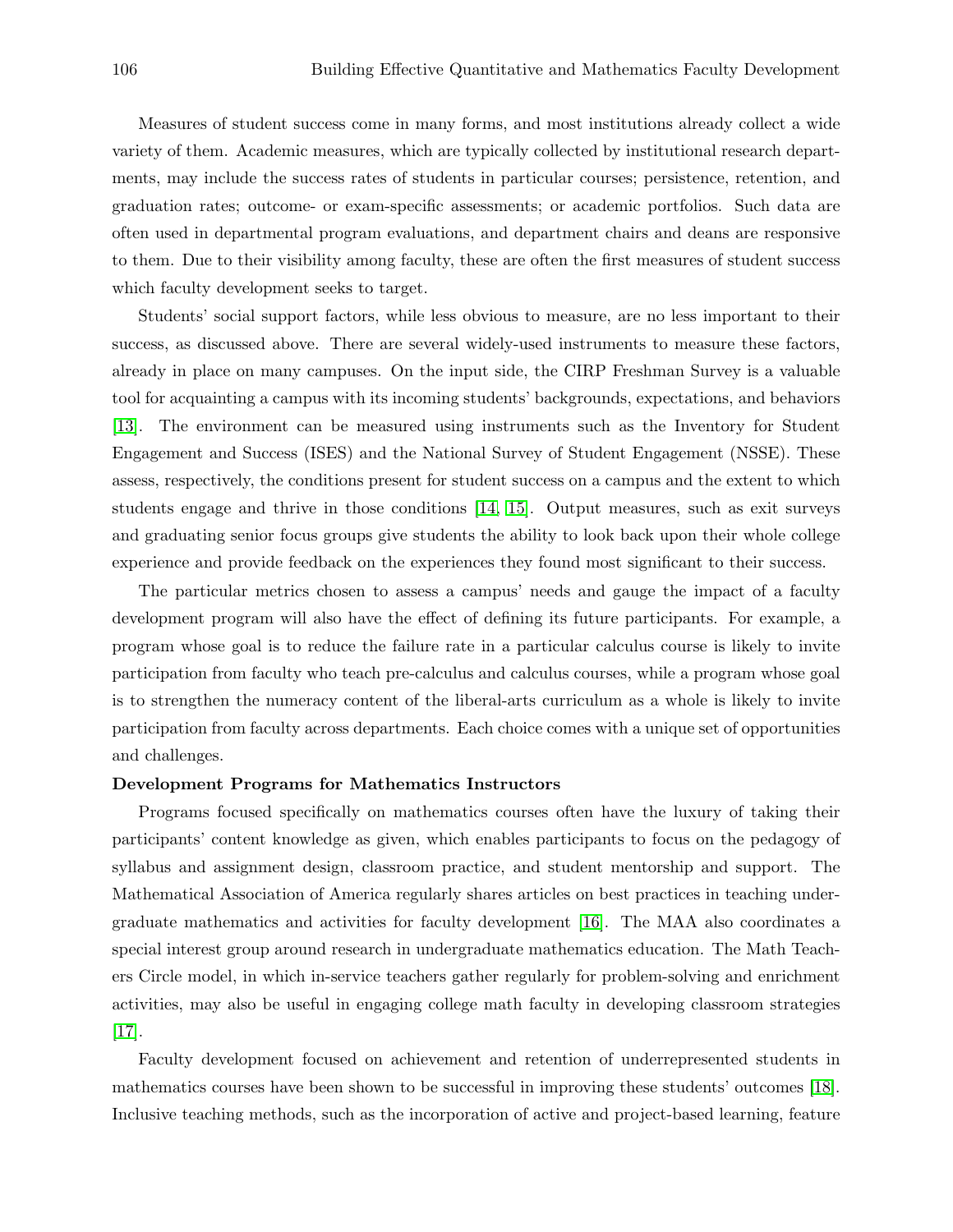heavily in these programs and are especially effective in increasing the engagement and performance of diverse populations of students.

#### Development Programs Across Disciplines ("QuAC")

Programs aimed more broadly at strengthening quantitative reasoning in liberal-arts core curriculum courses will need to engage all faculty who teach those courses, thereby establishing a "conspiracy" across disciplines [19]. Both the MAA and the Association of American Colleges & Universities [20] have developed educational standards for cross-curricular quantitative reasoning. Likewise, the National Numeracy Network [21] strongly supports numeracy-oriented faculty development through their organization's journal Numeracy. "Quantity Across the Curriculum" (QuAC) programs have begun to do for the basic skill of numeracy what similar Writing Across the Curriculum (WAC) programs have succeeded in doing for student writing in the postsecondary curriculum. In fact, QuAC programs have found success emulating and partnering with established WAC programs to reach broader segments of their institutions [22].

Numeracy-oriented faculty development across disciplines entails a unique set of challenges. Faculty in disciplines that are not traditionally quantitative often do not know how to incorporate numeracy content in their teaching. Moreover, some such faculty struggle with their own math anxiety in a similar way as pre-service elementary educators do [23], and in the U.S., even highly educated adults struggle with numeracy skills [24]. Assisting faculty in locating "sophisticated reasoning using elementary mathematics" in their discipline [25] is important to place numeracy into the context of their teaching, in order that they can connect their students with those contexts in turn.

After the institutional needs and objectives of a faculty development program have been identified and made public, and a group of participants have come forward, the work of building a learning community begins.

## 4 What's It Look Like? Learning and Partnerships

Because they are detached from formal evaluative processes, faculty development programs often forgo hierarchical organization and thrive in small, decentralized groups. Where the need for these programs is less urgent, teaching circles, book clubs, "brown bag" lunch groups, and seminar series, may be sufficient to carry on the work. Where specific, urgent needs, and a timeline in which to meet them, exist, these informal structures may not be insufficient. In cases that call for more intensive, focused work, faculty learning communities (FLCs) have been shown to be effective platforms for achieving program goals.

#### Faculty Learning Communities

Faculty learning communities are focused versions of "communities of practice," groups of practitioners bound together by shared expertise, interest, and purpose [26]. In an FLC, a relatively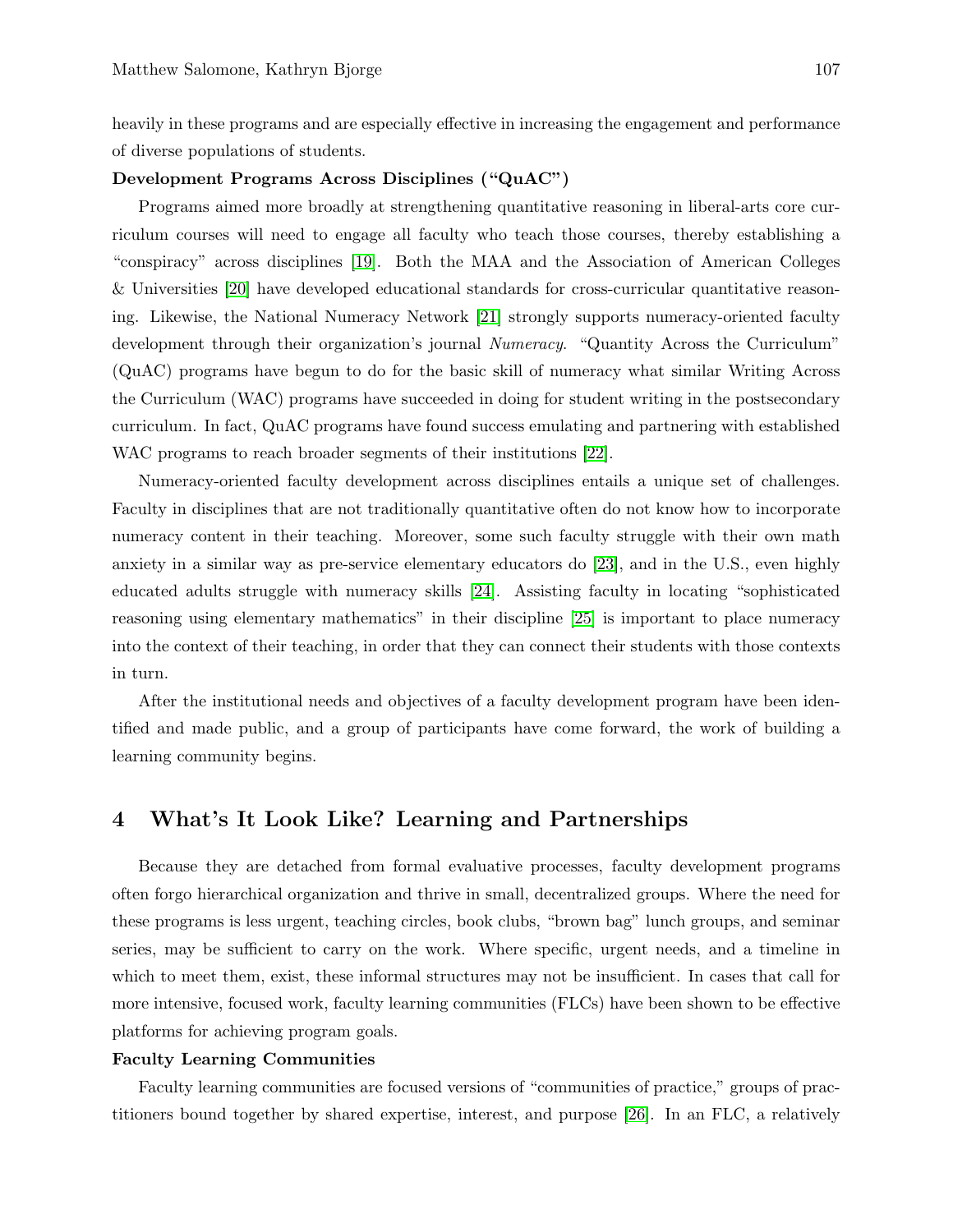small group of 4–10 faculty, instructors, and/or staff engage in an active, often year-long, collaboration. Frequent activities, workshops, and seminars are held, designed to accomplish a well-defined teaching and learning development goal. Participants in an FLC "determine both their individual and collective outcomes and ways they would achieve them" [27] and may share the responsibility of facilitating the group [28]. The establishment, facilitation, and assessment of FLCs have been extensively documented [29]. Due to their size, FLCs make smaller the daunting task of launching a new faculty development initiative and can foster close interpersonal relationships between their participants on campuses of any size. Over time, FLCs can develop into networks of support across campus that foster not only faculty and student learning, but organizational learning and progress.

There is also evidence to support the inclusion of undergraduate students, and especially undergraduate tutors, as participants in a faculty learning community. Not only does this enfranchise students in the "co-creation" of teaching approaches and course design, which is of particular value to students who plan on careers in education, but the collaboration often uncovers new insights and encourages shared responsibility for learning [30, 31].

#### Integrating Tutor Training and Faculty Development

One innovative approach to faculty development is to offer workshops that bring together tutors and instructors. QMaSCs with well-established programs for tutor training may find it useful to build faculty development atop their training program. The goals of tutor training programs — for instance, to increase student engagement in learning activities and help students to develop positive study habits — are goals both tutors and instructors can help to address in complementary ways [32].

"Vertically-integrated" programs for improving both teaching and tutoring are in some ways analogous to corresponding vertically-integrated programs for undergraduate, graduate, and postdoctoral research, such as the National Science Foundation's Vertical Integration in Graduate Research and Education (VIGRE) program, and the benefits of shared expertise and cross-difference dialogue are similar.

|             | Case Study: "Beyond the Formula" Combined Tutor/Faculty Workshop [33] |
|-------------|-----------------------------------------------------------------------|
| Objective:  | Give faculty and tutors tools to encourage students' quantitative     |
|             | reasoning using non-algebraic problem solving techniques              |
| Format:     | Half-day workshop, using a combination of presentations and           |
|             | small-group inquiry activities; each group included both tutors and   |
|             | faculty                                                               |
| Attendance: | 8 faculty/staff members; 20 undergraduate tutors                      |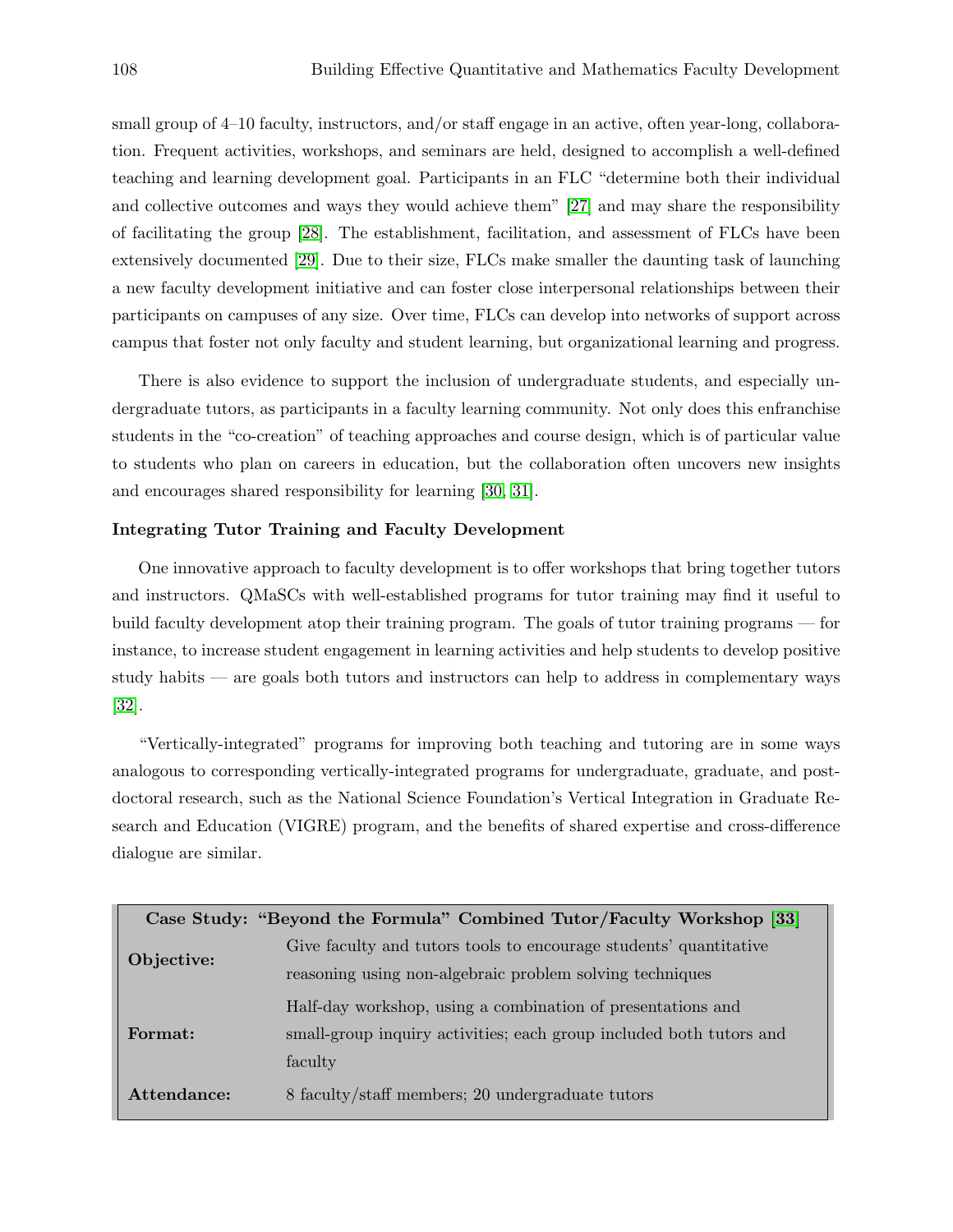# 5 Is It Working? Assessment for Continuous Improvement

Faculty development programs can require substantial investments of institutional funding and faculty time to sustain. Thoughtful assessment of the program not only illustrates its value to administrators, it also highlights its own strengths and weaknesses to its facilitators and participants.

But what, and whom, should be assessed? The foremost answer to this question is linked to the needs identified when the program is established (see Section 2, above). If the mandate for a faculty development program comes from deficiency in a key metric, such as a calculus course pass rate, assessment can and should begin with this metric. However, one data point rarely paints a complete picture of the impact of a faculty development program, especially if it reflects its impact only on students. The program's impact on its faculty participants is equally deserving of measurement.

The domains of assessment for faculty learning communities [29] are applicable to other faculty development models as well. A program may assess the development of its faculty participants to demonstrate the program's reach, the efficacy of its individual program components to demonstrate its efficiency, and student learning in participants' courses to demonstrate its impact. Of these, only student learning may be assessed purely via institutional metrics. The first two must be assessed by the program itself, or by the teaching and learning center to which it reports.

Insofar as faculty development resembles other organizational training programs, its impact on participants and the effectiveness of its individual components may be evaluated on four levels [34].

- 1. Reaction: How well did participants enjoy their experience?
- 2. Learning: To what extent did participants acquire knowledge and skills?
- 3. Behavior: Did participants use this knowledge and skill to change their practice?
- 4. Results: Did participants' experiences lead to a tangible outcome?

These four levels need not be assessed with equal frequency. Participants' reaction and learning may be assessed at each workshop, institute, or event through brief exit surveys. These quick evaluations provide immediate feedback to facilitators that can help guide future programming on an ongoing basis. Assessments of participants' behavior and results are likely to be infrequent biannual or annual — and more circumspect. For example, a key behavioral assessment tool for a teaching institute or learning community is the collection of its participants' pre- and post-workshop syllabi or the exhibition of novel assignments or pedagogical experiences they implemented as a result of their participation. Assessments of results may be tied to institutional metrics, but may also include student work or works of faculty scholarship.

Thorough assessment can also provide a faculty development program with its own best publicity. Not only is an effective program likely to secure continued funding from administrators, it is also likely to attract wider and more energetic participation from faculty.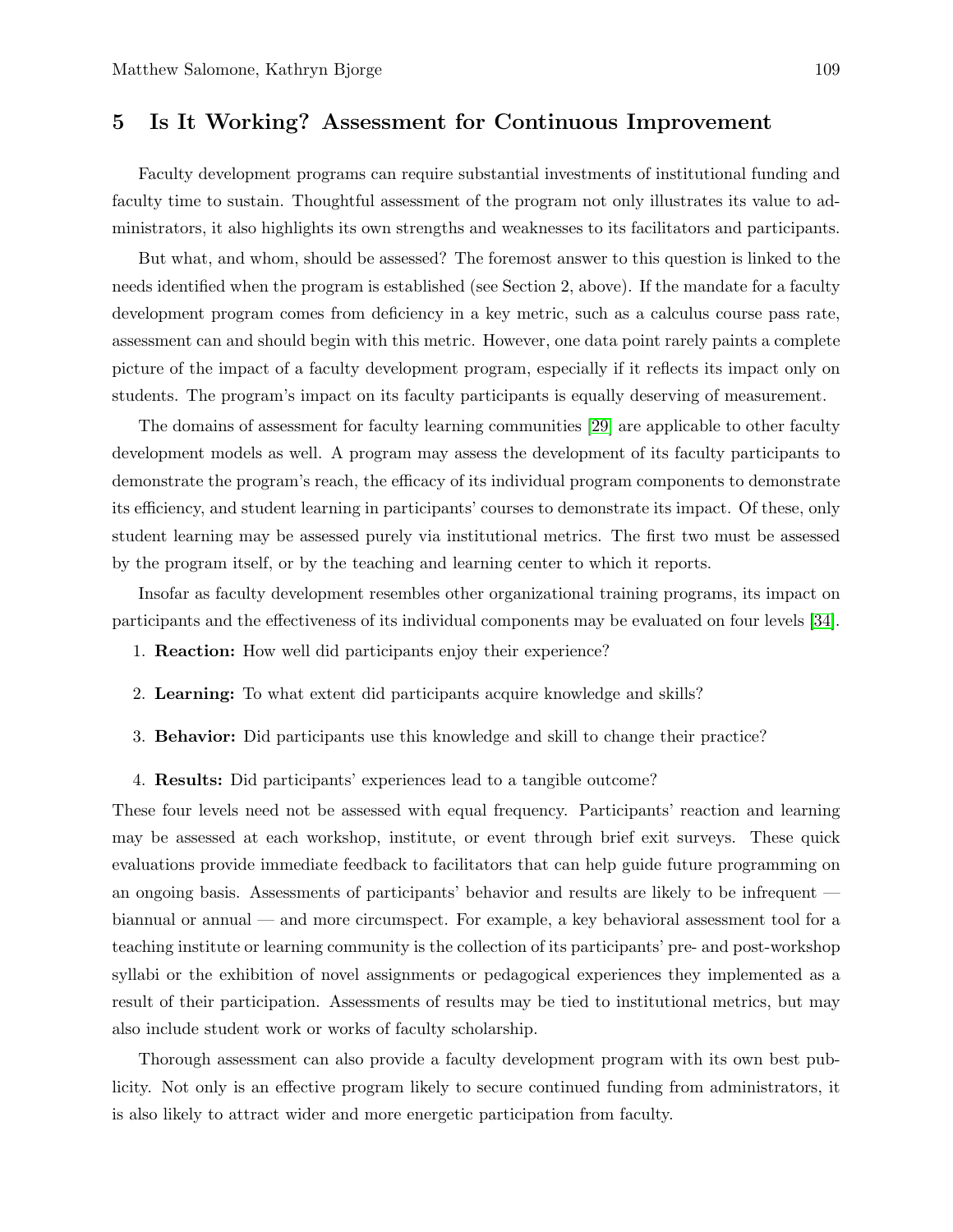# 6 Conclusions

QMaSCs are uniquely positioned on campus to facilitate dialogue and establish partnerships that lead to more effective teaching in quantitative and mathematics courses. Faculty development programs that assess and address specific departmental, student, or campus needs; sustain partnerships in focused learning communities that bring together participants from across boundaries of department and instructional class (including students); and engage in ongoing assessment have considerable influence in improving the experiences, effectiveness, and overall success of both students and faculty in the educational process [11].

## 7 Bibliography

- [1] M. H. Ashcraft, "Math anxiety: Personal, educational, and cognitive consequences," Current Directions in Psychological Science, vol. 11, pp. 181–185, October 2002.
- [2] A. E. Austin, "Faculty cultures, faculty values," New Directions for Institutional Research, vol. 68, pp. 61–74, 1990.
- [3] F. Gabelnick, J. MacGregor, R. S. Matthews, and B. L. Smith, eds., Learning Communities: Creating Connections Among Students, Faculty, and Disciplines, vol. 6. San Francisco: Jossey-Bass, 1990.
- [4] Professional and Organizational Development (POD) Network in Higher Education, "What Is Faculty Development?," 2013. Accessed from <http://podnetwork.org/about-us/> on June 28, 2016.
- [5] C. E. Cook and M. D. Sorcinelli, "The value of a teaching center." Accessed from [http://podnetwork.org/about-us/what-is-faculty-development/](http://podnetwork.org/about-us/what-is-faculty-development/the-value-of-a-teaching-center/ ) [the-value-of-a-teaching-center/](http://podnetwork.org/about-us/what-is-faculty-development/the-value-of-a-teaching-center/ ) on June 1, 2013.
- [6] W. C. Nelsen, Renewal of the Teacher-Scholar: Faculty Development in the Liberal Arts College. Washington, DC: Association of American Colleges, 1981.
- [7] R. Miller, "Connecting beliefs with research on effective undergraduate education," Peer Review, vol. 11, pp. 4–8, Spring 2009.
- [8] J. H. Schuh and M. Upcraft, Assessment Practice in Student Affairs: An Application Manual. San Francisco: Jossey-Bass, 2001.
- [9] J. A. Centra, "Types of faculty development programs," Journal of Higher Education, vol. 49, no. 2, pp. 151–162.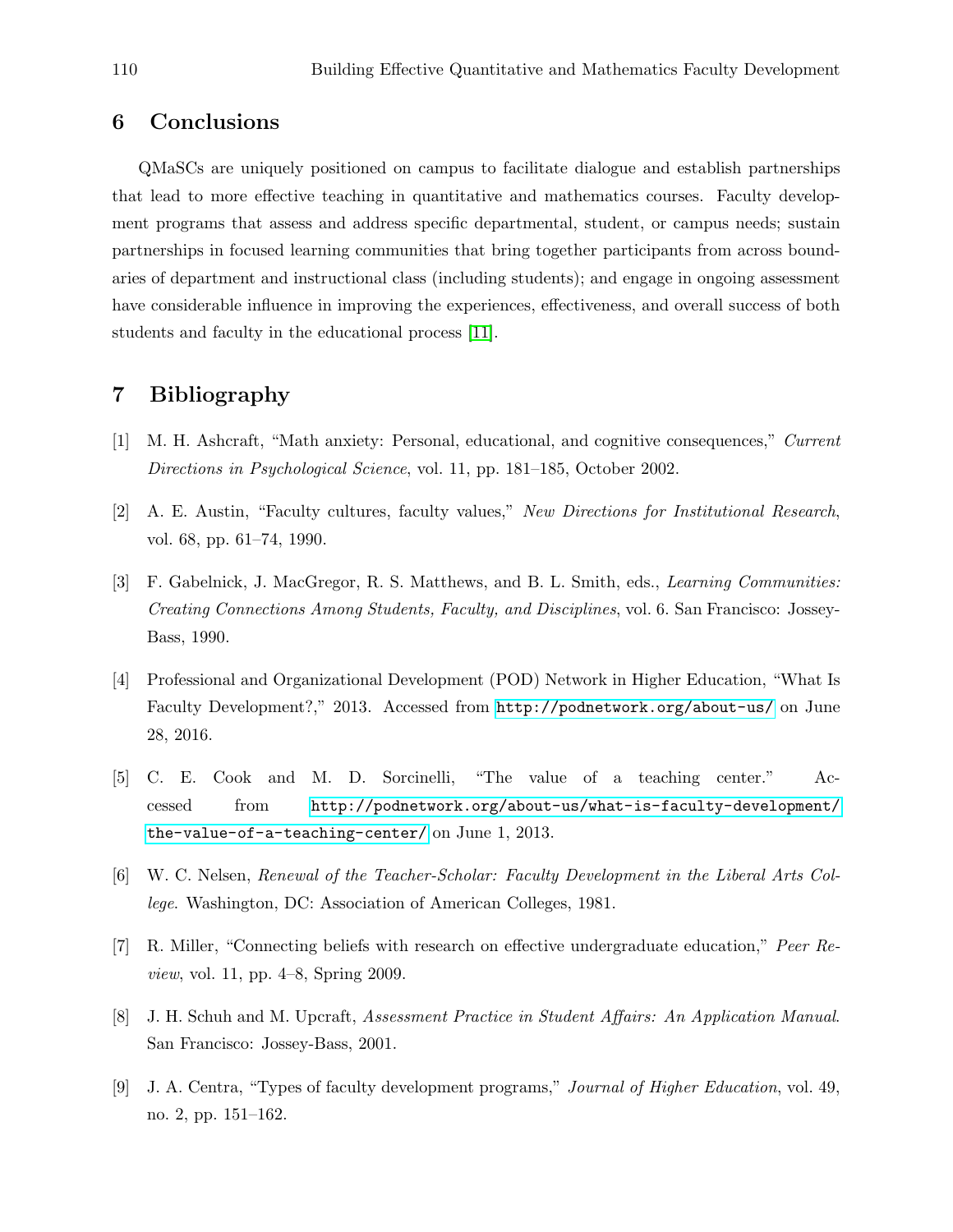- [10] R. Matheson, "A Rich Stream," 2013. Accessed from [http://bridgew.edu/news-events/](http://bridgew.edu/news-events/news/rich-stream) [news/rich-stream](http://bridgew.edu/news-events/news/rich-stream) on June 1, 2013.
- [11] N. J. Evans, Student Development in College: Theory, Research, and Practice. San Francisco: Jossey-Bass, 2009.
- [12] G. D. Kuh, J. Kinzie, J. H. Schuh, and E. J. Whitt, Student Success in College: Creating Conditions that Matter. San Francisco, CA: Jossey-Bass, 2nd ed., 2010.
- [13] J. H. Pryor, K. Eagan, L. P. Blake, S. Hurtado, J. Berdan, and M. H. Case, "The American Freshman: National Norms Fall 2012." Accessed from [http://www.heri.ucla.edu/](http://www.heri.ucla.edu/monographs/theamericanfreshman2012.pdf) [monographs/theamericanfreshman2012.pdf](http://www.heri.ucla.edu/monographs/theamericanfreshman2012.pdf) on June 1, 2013.
- [14] National Survey of Student Engagement, "Promoting student learning and institutional improvement: lessons from NSSE at 13," tech. rep., Indiana University Center for Postsecondary Research, Bloomington, IN, 2013. Accessed from [http://files.eric.ed.gov/fulltext/](http://files.eric.ed.gov/fulltext/ED537442.pdf) [ED537442.pdf](http://files.eric.ed.gov/fulltext/ED537442.pdf) on June 1, 2013.
- [15] A. S. Green, E. Jones, and S. Aloi, "An exploration of high-quality student affairs learning outcomes and assessment practices," NASPA Journal, vol. 45, no. 1, pp. 133–157, 2008.
- [16] Mathematical Association of America, "Teaching and learning," 2013. Accessed from [http://www.maa.org/programs/faculty-and-departments/](http://www.maa.org/programs/faculty-and-departments/curriculum-department-guidelines-recommendations/teaching-and-learning) [curriculum-department-guidelines-recommendations/teaching-and-learning](http://www.maa.org/programs/faculty-and-departments/curriculum-department-guidelines-recommendations/teaching-and-learning) on June 28, 2016.
- [17] T. Shubin, "Math circles for students and teachers," Mathematics Competitions, vol. 19, no. 2, pp. 60–67, 2006.
- [18] J. Handelsman, D. Ebert-May, R. Beichner, P. Bruns, A. Chang, R. DeHaan, J. Gentile, S. Lauffer, J. Stewart, S. M. Tilghman, and W. B. Wood, "Scientific Teaching," Science, vol. 304, no. 5670, pp. 521–522, 2004.
- [19] D. Hughes-Hallett, "Achieving numeracy: The challenge of implementation," in Mathematics and Democracy: The Case for Quantitative Literacy (L. Steen, ed.), pp. 93–98, Princeton, NJ: Woodrow Wilson National Fellowship Foundation, 2001.
- [20] Association of American Colleges & Universities, "Liberal Education and America's Promise (LEAP)." Accessed from <http://www.aacu.org/leap/> on June 1, 2013.
- [21] National Numeracy Network, "Teaching resources." Accessed from [http://serc.carleton.](http://serc.carleton.edu/nnn/teaching/index.html) [edu/nnn/teaching/index.html](http://serc.carleton.edu/nnn/teaching/index.html) on June 1, 2013.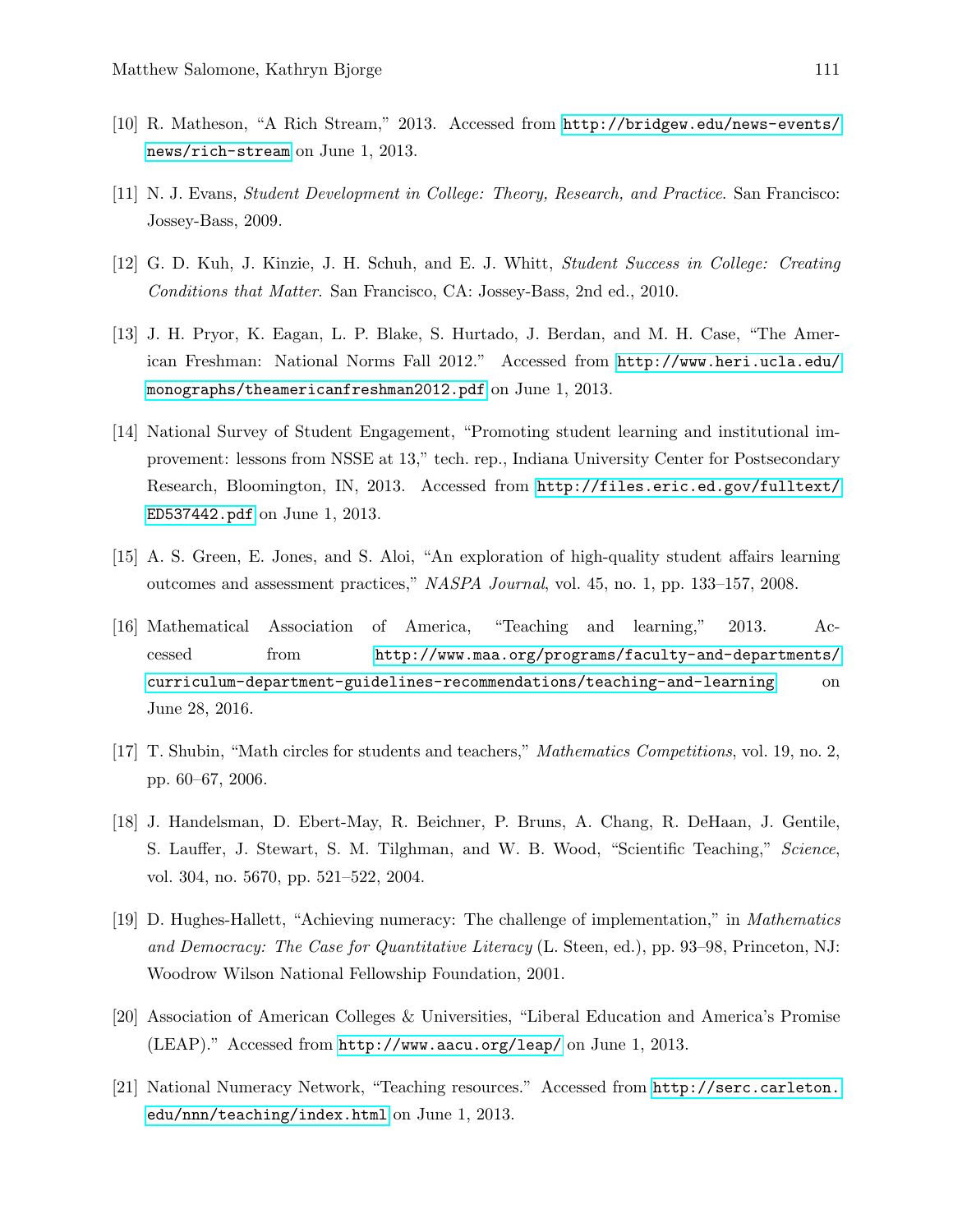- [22] C. Rutz and N. D. Grawe, "Pairing WAC and Quantitative Reasoning through Portfolio Assessment and Faculty Development," Across the Disciplines, vol. 6. Accessed from [http://wac.colostate.edu/atd/assessment/rutz\\_grawe.cfm](http://wac.colostate.edu/atd/assessment/rutz_grawe.cfm) on June 1, 2013.
- [23] G. Gresham, "A study of mathematics anxiety in pre-service teachers," Early Childhood Education Journal, vol. 35, no. 2, pp. 181–188, 2007.
- [24] Organization for Economic Cooperation and Development, "OECD skills outlook 2013: First results from the survey of adult skills." Accessed from <http://www.oecd.org/skills/> on June 28, 2016.
- [25] L. A. Steen, ed., Achieving Quantitative Literacy. Washington, DC: Mathematical Association of America, 2004.
- [26] E. Wenger, Communities of Practice: Learning, Meaning, and Identity. Cambridge: Cambridge University Press, 1998.
- [27] M. C. Petrone and L. Ortquist-Ahrens, "Facilitating faculty learning communities: A compact guide to creating change and inspiring community," New Directions for Teaching and Learning, vol. 97, pp. 63–69, 2004.
- [28] L. Ortquist-Ahrens and R. Torosyan, "The role of the facilitator in faculty learning communities: Paving the way for growth, productivity, and collegiality," Learning Communities Journal, vol. 1, no. 1.
- [29] M. D. Cox and L. Richlin, eds., Building Faculty Learning Communities. San Francisco: Jossey-Bass, 2004.
- [30] C. Bovill, A. CookSather, and P. Felten, "Students as co-creators of teaching approaches, course design, and curricula: Implications for academic developers," International Journal for Academic Development, vol. 16, no. 2, pp. 133–145, 2011.
- [31] T. M. Redd and C. E. Brown, "Using students to support faculty development," in To Improve the Academy (J. Miller and J. Groccia, eds.), vol. 29, pp. 233–245, San Francisco: Jossey-Bass, 2010.
- [32] Utah State University, "Tutor training and certification course packet," 2011. Accessed from [http://sunykorea.ac.kr/sites/default/files/Utah%20State%20Training%20and%](http://sunykorea.ac.kr/sites/default/files/Utah%20State%20Training%20and%20Certification%20Course%20Packet.pdf) [20Certification%20Course%20Packet.pdf](http://sunykorea.ac.kr/sites/default/files/Utah%20State%20Training%20and%20Certification%20Course%20Packet.pdf) on June 28, 2016.
- [33] M. Salomone, "Beyond the formula," 2012. Accessed from [http://webhost.bridgew.edu/](http://webhost.bridgew.edu/msalomone/quac/beyondformula.pdf) [msalomone/quac/beyondformula.pdf](http://webhost.bridgew.edu/msalomone/quac/beyondformula.pdf) on June 1, 2013.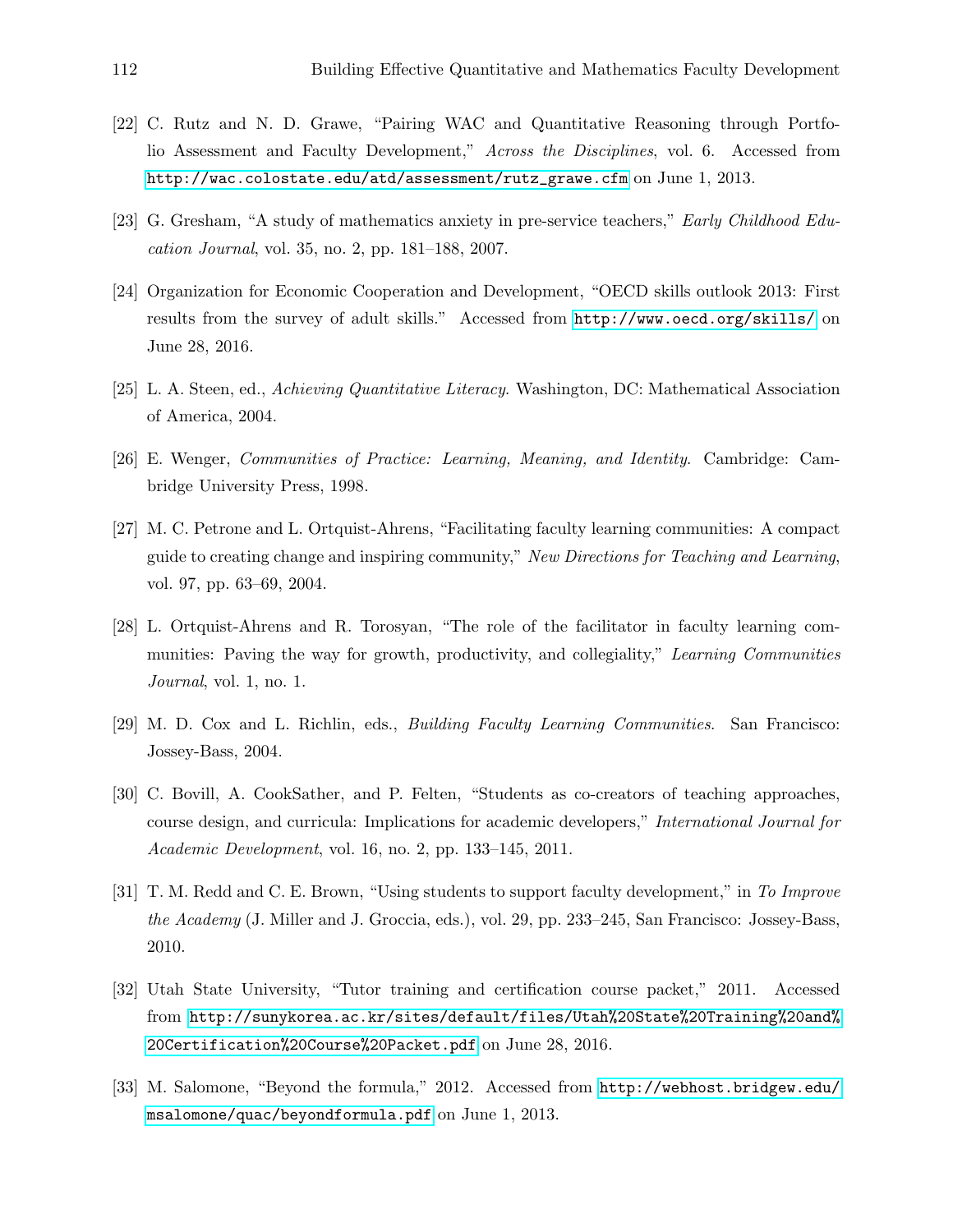- [34] D. L. Kirkpatrick, Evaluating Training Programs: The Four Levels. San Francisco: Berrett-Koehler, 2nd ed., 1998.
- [35] T. Kling, "Student retention enhancement across mathematics and science." Accessed from <http://microsites.bridgew.edu/streams> on March 8, 2014.
- [36] M. Salomone, "Quantity across the curriculum." Accessed from [http://www.quacprogram.](http://www.quacprogram.com) [com](http://www.quacprogram.com) on March 8, 2014.
- [37] M. Nathan and K. Koedinger, "An investigation of teachers beliefs of students algebra development," Cognition and Instruction, vol. 18, no. 2, pp. 209–237, 2000.

## 8 Acknowledgements

The authors wish to acknowledge Roben Torosyan and Ann Brunjes for their energetic support of faculty development across the curriculum at Bridgewater State University; Stacey Sheriff, now director of Colby College's Writing Program, for her partnership in launching and co-facilitating the Quantity Across the Curriculum faculty development initiative at BSU; and Grace Coulombe and the QMaSC team for putting together this valuable project.

# 9 Appendix

The following are materials used in the two faculty development case studies of this article: a faculty program to encourage high-impact educational practices in the sciences, and a combined faculty and student program to develop strategies for communication through formula.

"STREAMS" course development program [10, 35] (Bridgewater State University, 2012.)

Student Retention Enhancement Across Mathematics and Science (STREAMS) was a series of programs supported by the National Science Foundation's Science Talent Expansion Program (NSF-STEP). The primary goal of STREAMS was to increase the number of students graduating with a math or science degree.

STREAMS supported redesigning both curriculum and pedagogy in introductory courses with high attrition rates. As part of this effort, the faculty who coordinate and teach these courses received course development grants and attended a faculty development event. In its call for grant applications, STREAMS listed its expectations that grant recipients:

- 1. Introduce new course elements and commit to the implementation of these elements for several years,
- 2. Define or clarify course learning objectives,